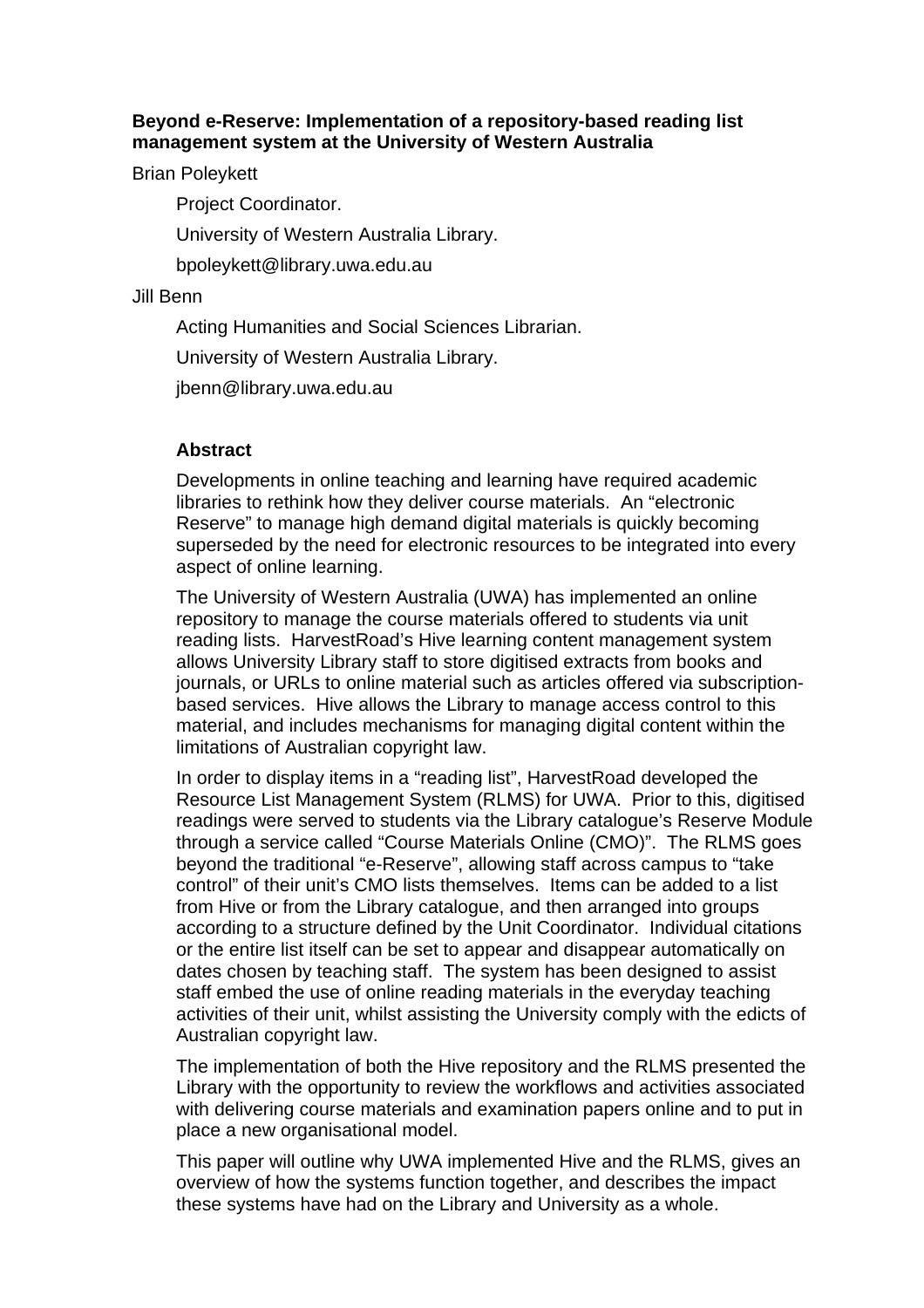#### **The Emergence of Electronic Reserve**

"Reserve" collections have existed for some time and are still widely used in academic libraries today. The concept of a "high-use" physical collection separate from the main library collection emerged as early as the 1870s so that students had access to high-use materials and ensured these materials could be managed easily (Austin, 2004, p. 3).

The extension of the concept of a reserve collection to the online environment coincided with the increasing use of technology in teaching and learning generally. The initial rationale for implementing an electronic reserve and the advantages gained are just as relevant today. They include the loss, damage or theft of items in physical reserve collections, improved access to items (24/7 access, access for regional or distance education students), increasing pressure on library space and the staff workload involved in maintaining reserve collections (Austin, 2001).

"Electronic reserves" or "e-reserves" emerged in the 1990s in the United States. Austin (2001, pp. 4-6) briefly describes the history of electronic reserves in the United States indicating that there was an experimentation phase (1991-1994) with only a handful of US libraries implementing some form of electronic reserve followed by a "proliferation of electronic reserves" in 1995-1999.

E-reserves began to emerge in Australian universities also in the mid 1990s. Queensland University of Technology Library implemented a system in 1996, using only non-copyright material due to concerns relating to legal issues and copyright (Smith, 1997). Monash University Library commenced work on an electronic reserve facility in 1995, adopting an approach taken by San Diego University to contact publishers directly because of copyright concerns (Groenewegen, 1997). At that time it was generally felt that "Copyright is arguably the most contentious issue for further development of electronic reserve in Australian academic institutions" (Smith, 1997, p. 320).

In 2001 a number of amendments were made to Australian copyright legislation which clarified the legality of making journal articles and book extracts available via the Internet without the permission of the copyright owner. This enabled a number of Australian universities to expand or introduce electronic reserves. According to a CAUL (Council of Australian University Librarians) information sharing exchange conducted by the University of Western Australia Library in January 2003, at least 25 Australian academic libraries were operating, trialling or developing some form of online "reserve" (Poleykett, 2003). Of the libraries surveyed the majority were offering their electronic reading lists via their Library Integrated Library Management System (ILMS) and this appears to remain true today.

The digitisation of course reserves has occurred at the same time as universities have moved more of their teaching activities online. As noted by Stubley (2005, p. 125), users of online courses expect to be able to link to the electronic full text of their readings from their Learning Management System (LMS). The digitisation of learning has forced the digitisation of library materials to support learning.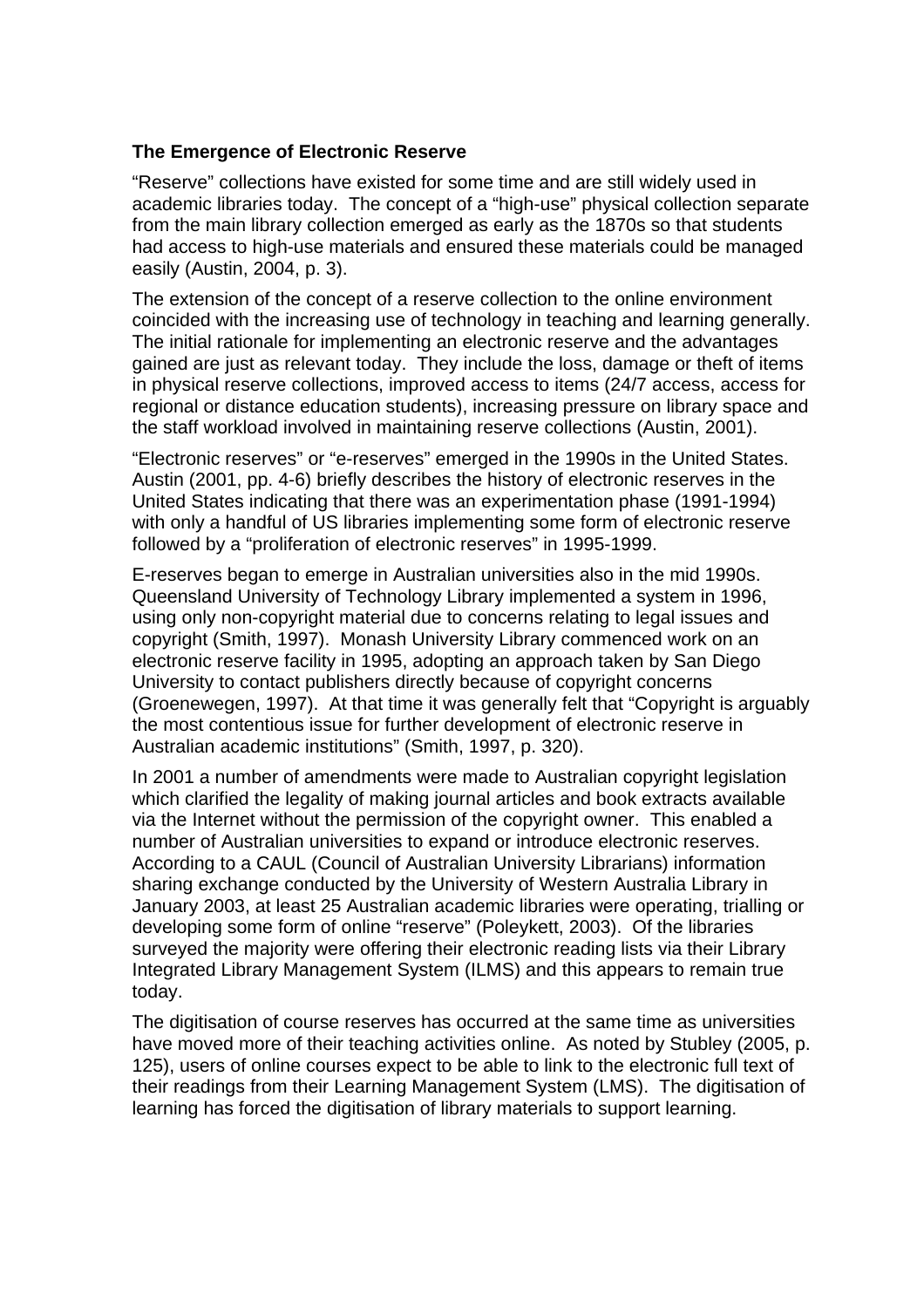### **The Implementation of Course Materials Online at the University of Western Australia**

In 2002 the UWA Library initiated a project to design and implement an online document management system primarily to support the online provision of course reading materials. As a minimum the system would store the reading material for academic units in an electronic form, and allow students to view these readings via a web browser. In early 2003, after surveying Australian academic libraries, the Library had defined the requirements for such a system and reviewed a variety of software products: local and international, commercial and Open Source. It then became clear that no single product could provide the full range of features that were required, and that to provide the complete platform was beyond the scope of the Library's budget alone.

An interim, "low-tech, low-cost" solution was developed utilising the Library ILMS – INNOPAC by Innovative Interfaces. This system provided just the core functionality required and in August 2003 the Library introduced a service offering digitised course readings via the Web branded "Course Materials Online" (CMO). CMO was an interim measure until funding could be secured for the University to purchase a more sophisticated learning content management system.

Although CMO proved very popular, it was very staff intensive to maintain, since all the copyright compliance and management work was manual and some components of the processing were decentralised. Metadata was captured and moved from one section of the Library to another on paper and in Microsoft Excel spreadsheets. Items were published in "blocks" as supplied by the lecturer, as opposed to individually, and therefore could only be processed as fast as the slowest item in the block. In addition, the use of the ILMS offered limited flexibility in terms of access, display and interoperability with the University's Learning Management System (WebCT). Access to a list in CMO was not intuitive as students were required to search for their unit, rather than browse. It was not possible to organise or group citations by relevance to the course, by week or by assignment, or attach annotations to citations and it was cumbersome to integrate the service with WebCT. Similar limitations of reading lists have been identified by the University of Sheffield Library (Stubley, 2005, p. 125).

In 2004 the University committed funding to meet copyright compliance requirements. It also provided the Library with the opportunity to seek a solution that would meet the full range of requirements.

#### **The Learning Resources System Project**

The Learning Resources System project was initiated to "implement a courserelated materials management system that facilitates the online teaching and learning activities of the University." This was deliberately similar to, but broader than, the scope of the Library's interim CMO project. The LRS project sought solutions for the following four key areas:

1. A digital object repository (DOR).

The DOR would store and manage the digital objects. The UWA definition of a digital object was quite broad; it could encompass a scanned book chapter, a link to an online journal article, a digital photo, an audio file, or lecture notes in Microsoft Word format. The DOR would be responsible for receiving the object from the contributor and making it available online. The DOR would control who could access each object and manage the object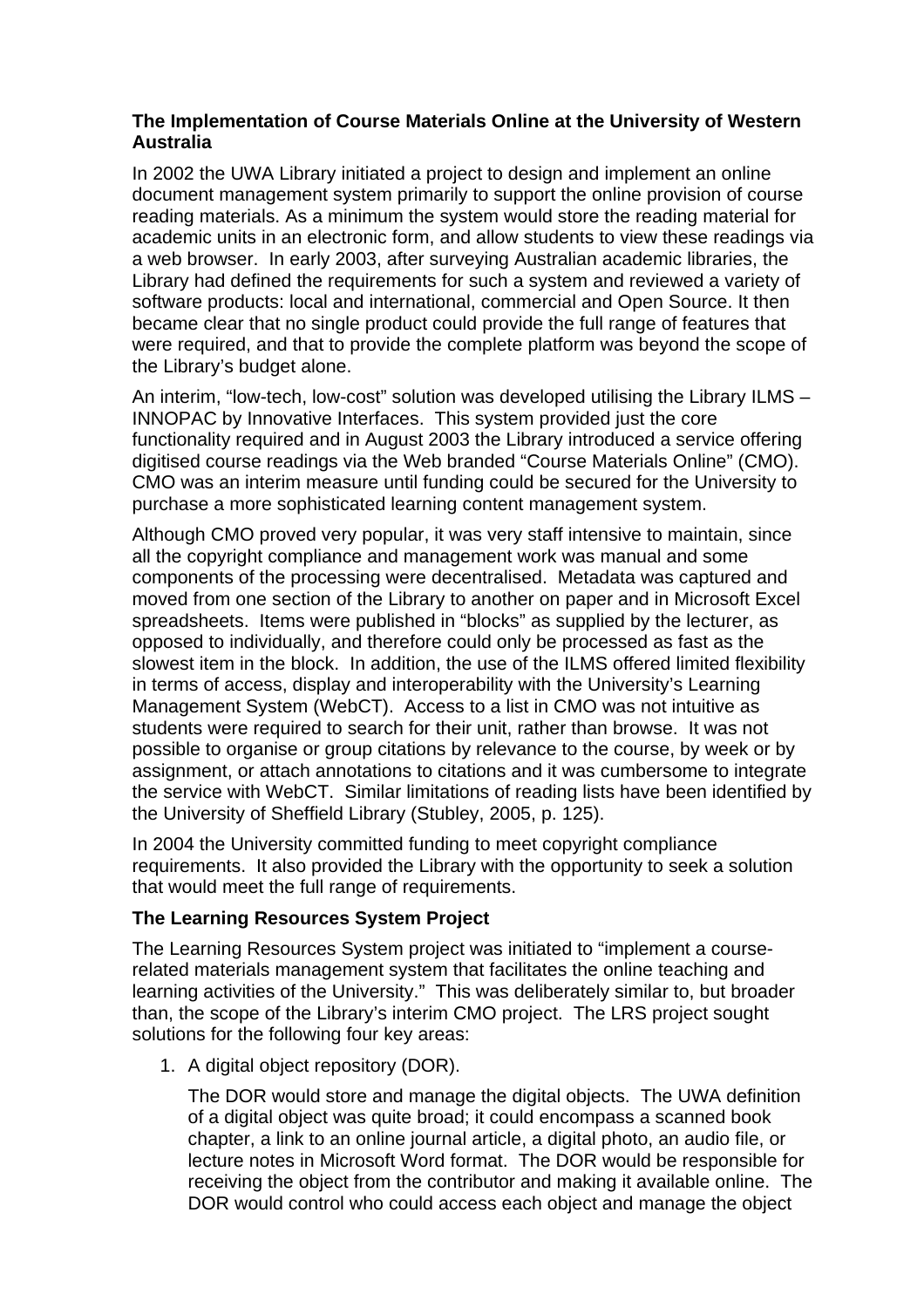throughout its life cycle, allowing new versions to be created and descriptive metadata to be collected.

2. A Resource List Management System (RLMS).

The RLMS was envisioned as an interface sitting atop the DOR. The purpose of the RLMS was to use the DOR's objects for a particular application: the presentation to students of an electronic version of their unit's reading list. As well as describing objects in an easy-to-digest citation-like format, the RLMS would also offer the lecturer a suite of functions which would allow the reading list to be embedded in the unit's teaching activities. These functions will be described in more detail below.

3. A Learning Content Management System (LCMS).

Whilst some objects suited display in a reading list, others would not. The LRS would need to be able to store objects which were used primarily within the University's LMS, WebCT. Repositories which store content for use in a LMS are often called a Learning Content Management System (LCMS). The LRS would need to include functionality found in a LCMS such as support for the IMS/SCORM standards.

4. A copyright management module.

The management of objects copied under the provisions of the Australian Copyright Act was a primary concern for the project. The Act allows extracts from copyright-protected works to be copied and communicated to students within limits. The LRS would ideally be aware of these limits and facilitate the University's management of these objects. It should also allow the University to easily report on its compliance with the Act during the fouryearly Electronic Use Survey.

Management and Steering committees were convened in 2004. Appreciating the importance of including a diversity of stakeholders in the project, committee members were drawn from across the University, including representatives from the University Chancellery, Student Services, the Legal Services Office, the Student Guild, Faculties, and the Library. The project was implemented according to the Library's project management methodology PRINCE2 (Projects in a Controlled Environment 2).

Seven objectives were agreed to:

- 1. Provide UWA staff and students with access to learning materials via an online interface, which is available 24/7, from any computer connected to the Internet, in an organised and relevant manner.
- 2. To facilitate some degree of self-submission and self-management of online learning materials used by an academic unit by the academic staff directly involved.
- 3. To integrate online learning materials offered via the LRS with the University's preferred LMS i.e. WebCT.
- 4. To facilitate the rights management of learning materials.
- 5. To improve the management of materials copied by the University under the provisions of the Copyright Act (1968) and Copyright Amendment (Digital Agenda) Act 2000, to ensure compliance and facilitate reporting to the Copyright Agency Ltd.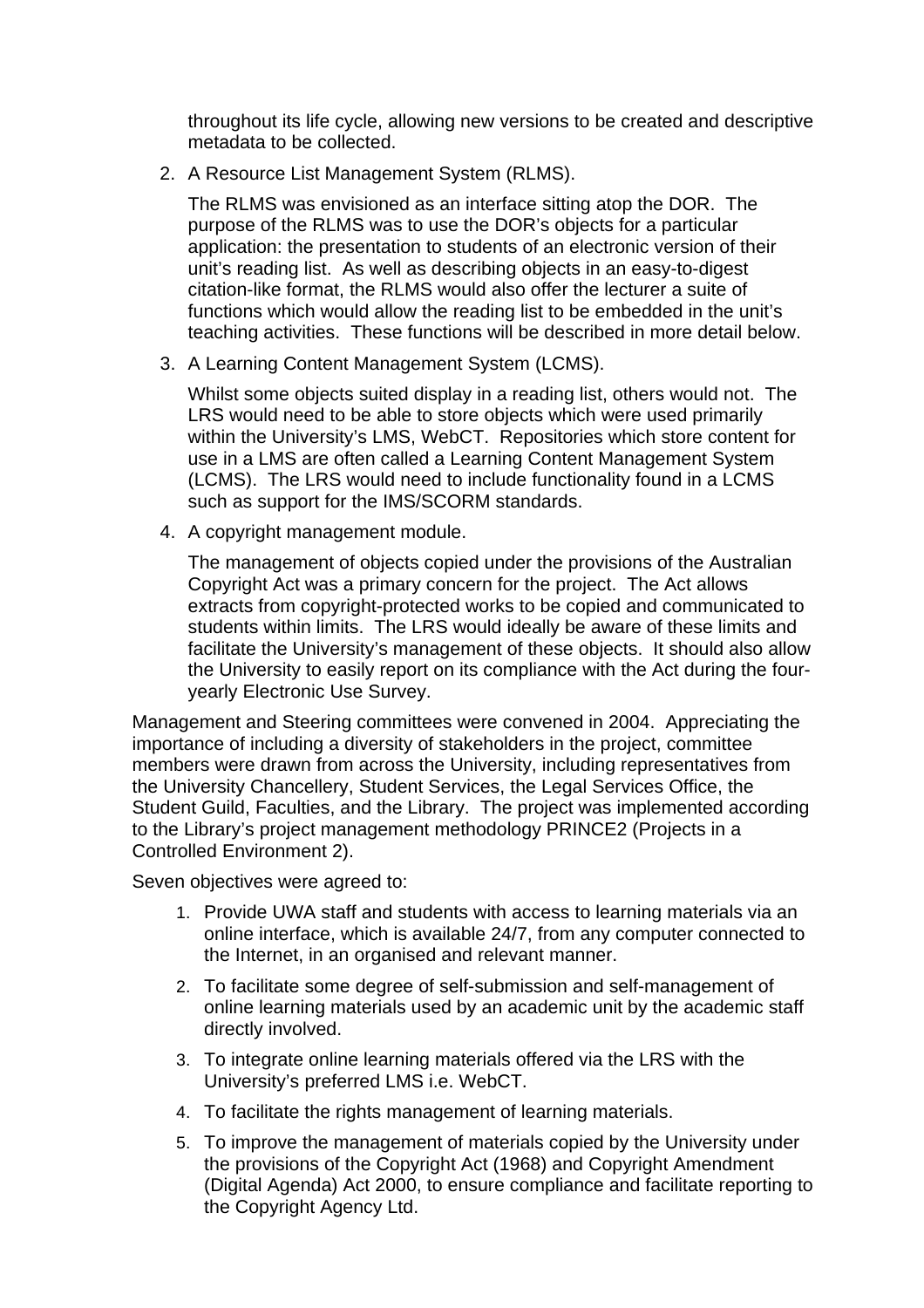- 6. Migrate relevant material and metadata from the University Library's collection into the LRS, including Course Materials Online and the online Examination Papers.
- 7. To identify associated issues which may need to be addressed by the Teaching and Learning Committee such as training, ongoing support and management issues.

Again drawing upon staff from across the University, a User Advisory Group (UAG) was convened to refine and expand the user's functional requirements for the system. This work was based upon requirements developed by an earlier Library project and was used to develop a Request for Proposal, which was issued to seven software vendors in December 2004. Two Open Source products were also reviewed. The nine products were:

- **EXECONCORD Australia Pty Ltd's Masterfile**
- **D-Space**
- **Endeavor Information Systems' ENCompass**
- **ExLibris' DigiTool**
- **FEDORA**
- **Harvest Road's Hive**
- **Intrallect's Intra Library**
- The Learning Edge's The Learning Edge CMS
- WebCT's Vista

After a rigorous evaluation process including live demonstrations from two vendors, HarvestRoad Ltd's Hive product was selected.

#### **HarvestRoad Hive**

HarvestRoad is a software development company who, coincidentally, has its headquarters in Perth, Western Australia. HarvestRoad's focus is the management of content used in knowledge enterprises that implement online or flexible learning. HarvestRoad Hive is designed to manage content independently of an LMS, fostering true re-use of content across courses and improved information capture, management and utilisation through the implementation of several industry standards. UWA selected HarvestRoad Hive for the following key reasons:

- Its understanding of key international e-learning standards such as IMS Content Packaging and SCORM 1.2.
- The flexible use of metadata. While the system comes "out of the box" with many common metadata schemas such as Dublin Core, IMS and SCORM, Hive also allows you to modify an existing schema or define your own.
- The flexibility to repurpose content. An object stored in the Hive repository can be published as either publicly available or secure, linked to from any Web site, or linked to from an LMS such as WebCT.
- Hive came with an Advanced Copyright Engine (ACE) which not only understood some of the limitations of the Australian Copyright Act, but could also assist staff enforce these limits through automated checks.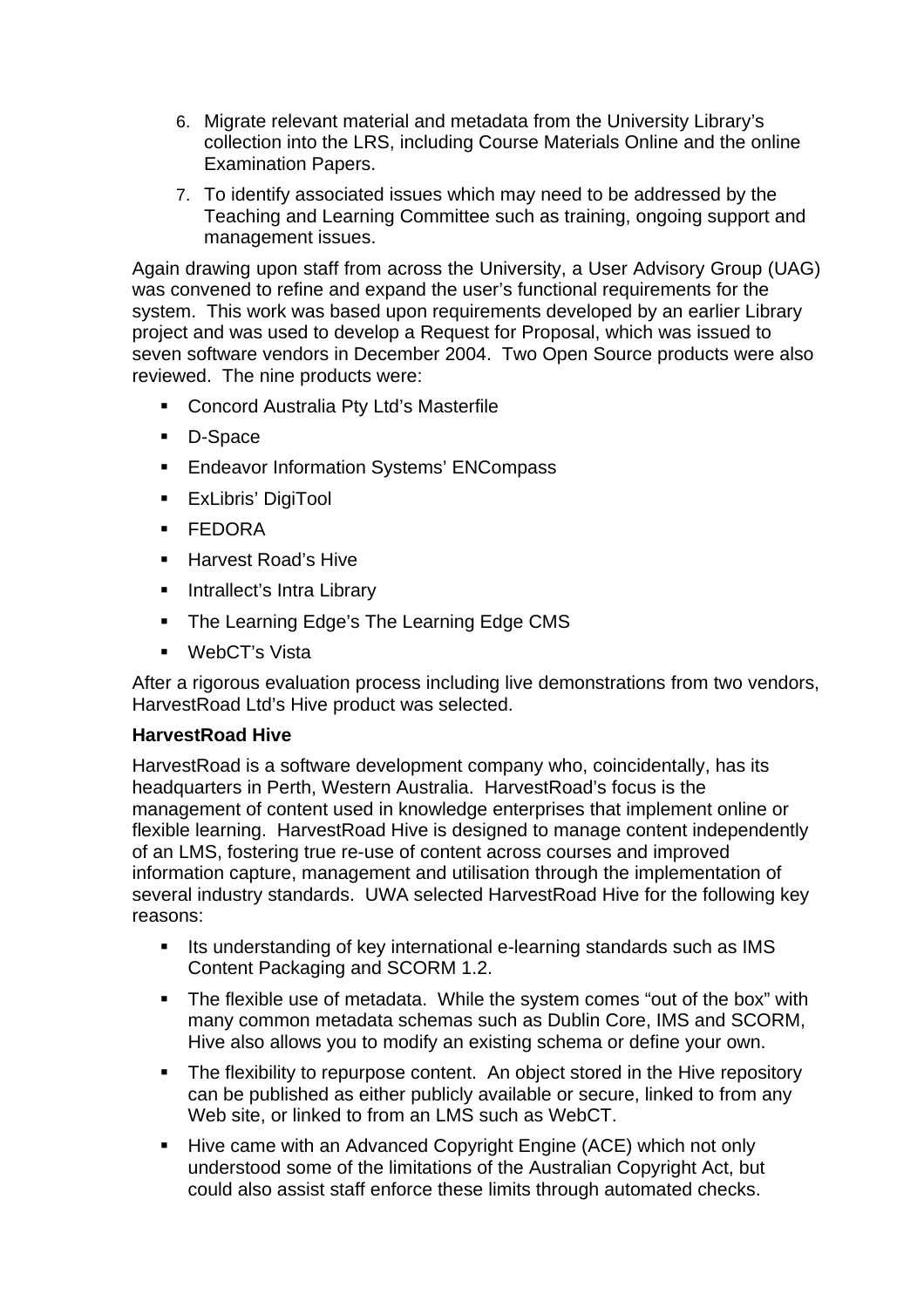The University was confident that Hive could provide solutions to all but one of the key areas. The area where HarvestRoad lacked an out-of-the-box solution was the provision of the Resource List Management System. In fact, none of the nine solutions could deliver a product which adequately met our requirements for an RLMS.

# **Development of the Resource List Management System**

In December 2005 UWA entered into an agreement with HarvestRoad to develop a Resource List Management System to sit atop their Hive digital repository. In broad terms the RLMS would enable students to browse or search for their unit's single, consolidated list of course material, whether the items were electronic or located in the Library's physical collection; sort the list into different orders; jump from the list to electronic copies of the object; and access their list of course material from WebCT, without having to log in again.

Teaching staff would be able to submit digital material into the repository themselves, or request the Library do so on their behalf; manage their unit reading lists, setting when items should appear and disappear from the list; determine the order in which citations should appear; group citations into unit-relevant categories; and add a note to each citation to direct the student in the item's use or worth.

An item could be added to the repository and hence a reading list in a number of ways:

- 1. Teaching staff could submit a "CMO Request" to the Library via an online form, akin to making a document delivery request.
- 2. A digital item could be attached to the "CMO Request" by the lecturer, for the Library to review before publishing.
- 3. Teaching staff could search the Library catalogue from within the RLMS via the z39.50 protocol to locate a bibliographic record for an item, and pull across a brief bibliographic record.

Development of the RLMS software started in October 2005, and coding began in earnest once the agreement had been signed in December. Ideas were exchanged via email, phone conversations, and in person. HTML prototypes were developed by both HarvestRoad and UWA staff. HarvestRoad also mounted beta versions of the system on one of their servers, which allowed the UWA team to critique a working prototype.

The first version of the RLMS software (1.0) was delivered on schedule on the 16 January 2006 and included the bulk of the proposed functionality. Due to the tight deadline some functions were scheduled for delivery in release 1.1, which arrived one month later on 16 February (RLMS 1.1.6). This release also addressed a few small issues noted by staff where the software wasn't performing as expected.

# **Migration from Old CMO to New CMO**

HarvestRoad also delivered a modified version of their Hive Explorer application. Hive Explorer is a Java-based graphical interface which allows a drag-and-drop interaction with the repository, although it offers only a subset of the Web interface's features. Hive Explorer would be used to migrate the Library's existing collection of digital course material into the repository. UWA Library IT staff built a Perl script which extracted bibliographic metadata for each item from the Library catalogue, and validated this data against local standards. The data was saved as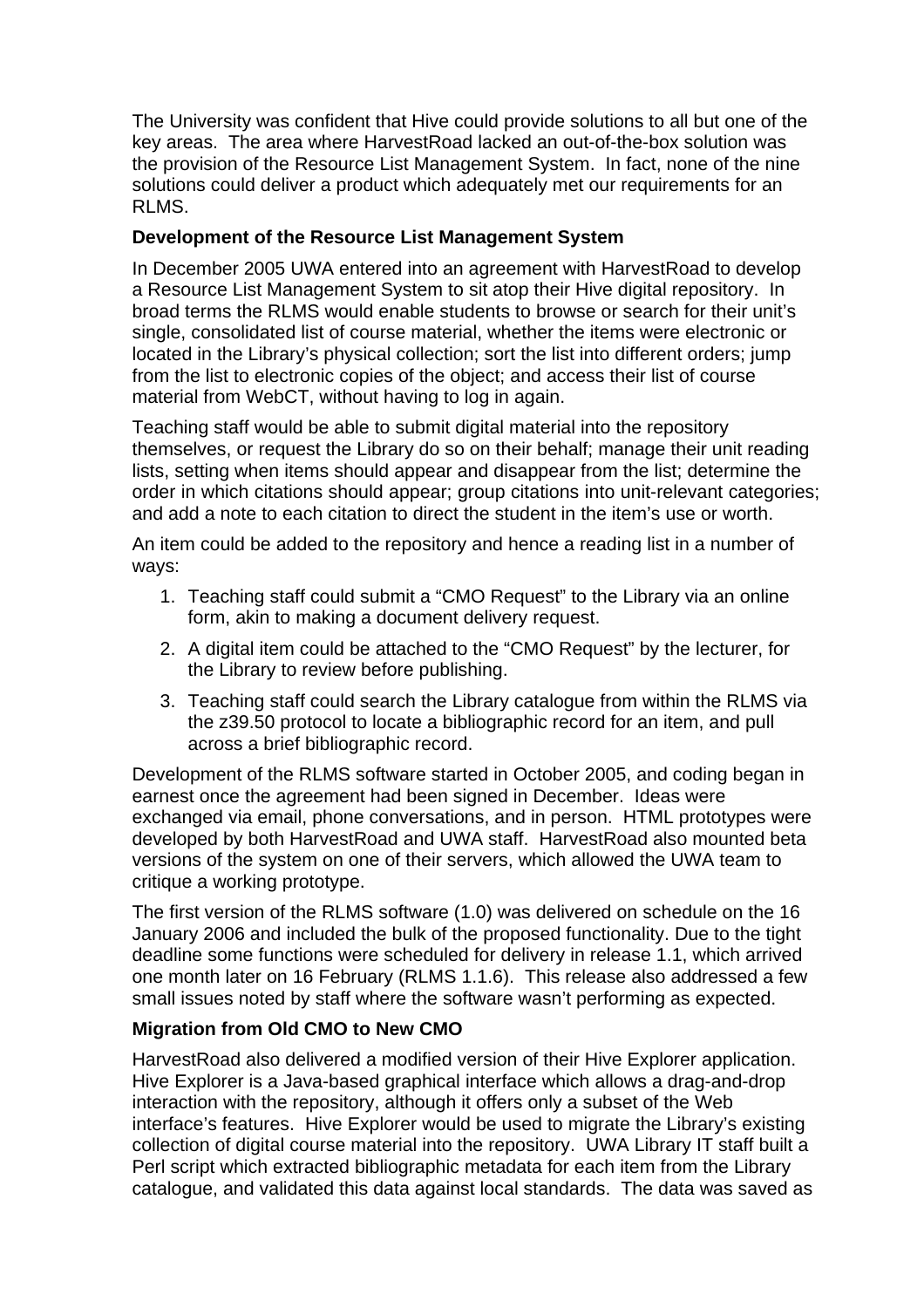an XML file formatted into the metadata schema selected for the RLMS. One staff member was then able to drag the course material into the repository using Hive Explorer, triggering the automatic creation and linking of a Hive record, a metadata record, and where appropriate a copyright record. 5,773 past examination papers in PDF, 8,084 scanned journal articles and book chapters in PDF, and 5,250 HTML documents representing links to online journal articles and Web sites, were imported into the LRS repository over three days.

While the migration of course material and metadata from the Library catalogue to the LRS was performed with little manual intervention, three issues are worth noting:

- Approximately 1,100 or 5% of the catalogue records failed the data validation checks built into the migration scripts. Library staff reviewed and corrected each of these records before the migration was performed.
- Australian copyright law allows you to publish only one "part" of a literary work online across the entire institution at any one time. If a teaching unit was permitted to copy three chapters from a book, they would need to combine them into one file to publish online. In the previous system the practice was to create three bibliographic records in the Library catalogue to describe each chapter individually, but link to the same file from each record's 856 MARC field. The Hive repository allows only one metadata record to be associated with each object. The combined chapters were published into Hive as one file, and associated with the metadata which described only the first chapter. Library staff manually reviewed each of these cases to determine whether the repository's record needed to be expanded to describe all chapters within the file, or whether the file should be "exploded" to publish only one chapter and exclude the rest.
- The third issue to note concerned the bibliographic description of free Web sites. The catalogue records for such sites were usually much briefer than those describing a scanned book chapter or online journal article. These records also often failed the data validation standards during the migration. Many were not brought across to the new system.

Once the objects had been migrated into the repository, they needed to be reassembled into "reading lists", as these were not migrated from the catalogue. Library staff manually collated citations into approximately 700 lists using the RLMS' editing functions. Library staff also added citations for several thousand items held in the Library's physical collection. This work is described in the section titled "Temporary CMO Unit".

#### **User Management**

Materials copied under the provisions of the Australian Copyright Act can only be distributed to current staff and students of the University. Controlling access to these items was therefore an important factor when selecting a repository. HarvestRoad Hive offers multiple levels of access control; restricting users to specific "bureaus" within the repository, specifying user permissions on a category of objects, or specifying permissions on the individual objects themselves. Using the HarvestRoad Hive LDAP adaptor (HLDAP), user data was extracted from the Library's LDAP-compliant user directory to create over 26,000 individual user records in Hive. A minimum of data was extracted; just the user's name and email address. User records are updated in Hive on a nightly basis.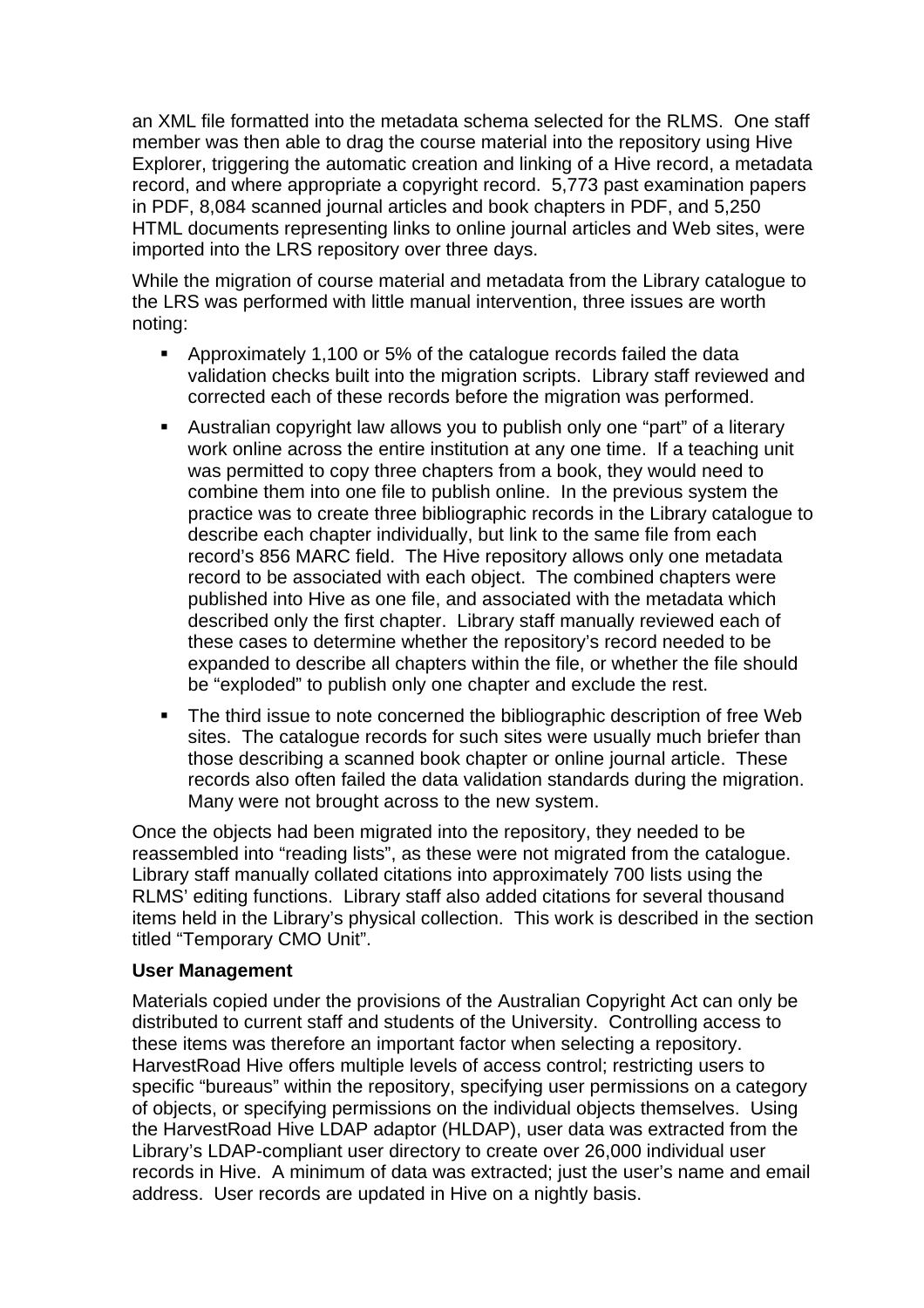Each user was enrolled in one or more "roles" to impart the user with the relevant permissions. Initially all users were classified as "students", giving University staff and students read-only access to the system.

## **Launch and Rapid Evolution of the RLMS**

The new Course Materials Online was re-launched to the Library's readers on schedule on Monday 27 February 2006, the first day of Semester 1. It was well received by both staff and students alike, who appreciated its easy-to-use interface.

| Library<br>The University of<br>Western Australia | readmo remphi                                |  |  |
|---------------------------------------------------|----------------------------------------------|--|--|
|                                                   | Logout<br>Help                               |  |  |
| <b>All Lists</b>                                  | Welcome                                      |  |  |
| <b>Course Materials Online</b>                    | GO<br>Search for a unit                      |  |  |
| <b>My Resource Lists</b>                          | <b>All Resource Lists</b>                    |  |  |
| Calculus and Linear Algebra (MATH1010)            | <b>Aboriginal Health (AHEA)</b>              |  |  |
| Calculus, Statistics and Probability (MATH1020)   | <b>Accounting (ACCT)</b>                     |  |  |
| <b>Introduction to Finance (FINA2221)</b>         | <b>Anatomy &amp; Human Biology (ANHB)</b>    |  |  |
| <b>Introduction to Law (LAWS1104)</b>             | <b>Animal Biology (ANIM)</b>                 |  |  |
|                                                   | <b>Anthropology (ANTH)</b>                   |  |  |
|                                                   | <b>Applied Mechanics (AMEC)</b>              |  |  |
|                                                   | <b>Archaeology (ARCY)</b>                    |  |  |
|                                                   | <b>Architecture (ARCT)</b>                   |  |  |
|                                                   | <b>Asian Business (ABUS)</b>                 |  |  |
|                                                   | <b>Asian Studies (ASIA)</b>                  |  |  |
|                                                   | <b>Australian Studies (AUST)</b>             |  |  |
|                                                   | <b>Biochemistry (BIOC)</b>                   |  |  |
|                                                   | <b>Biology (BIOL)</b>                        |  |  |
|                                                   | <b>Biophysics (BIOP)</b>                     |  |  |
|                                                   | <b>Built Environment (BENV)</b>              |  |  |
|                                                   | <b>Business (BUSN)</b>                       |  |  |
|                                                   | <b>Chemistry (CHEM)</b>                      |  |  |
|                                                   | Chinese (CHIN)                               |  |  |
|                                                   | <b>Classics &amp; Ancient History (CLAH)</b> |  |  |
|                                                   | <b>Communication (COMM)</b>                  |  |  |
|                                                   | Computing/IT/Software Engineering (CITS)     |  |  |

FIGURE 1: Browsing Course Materials Online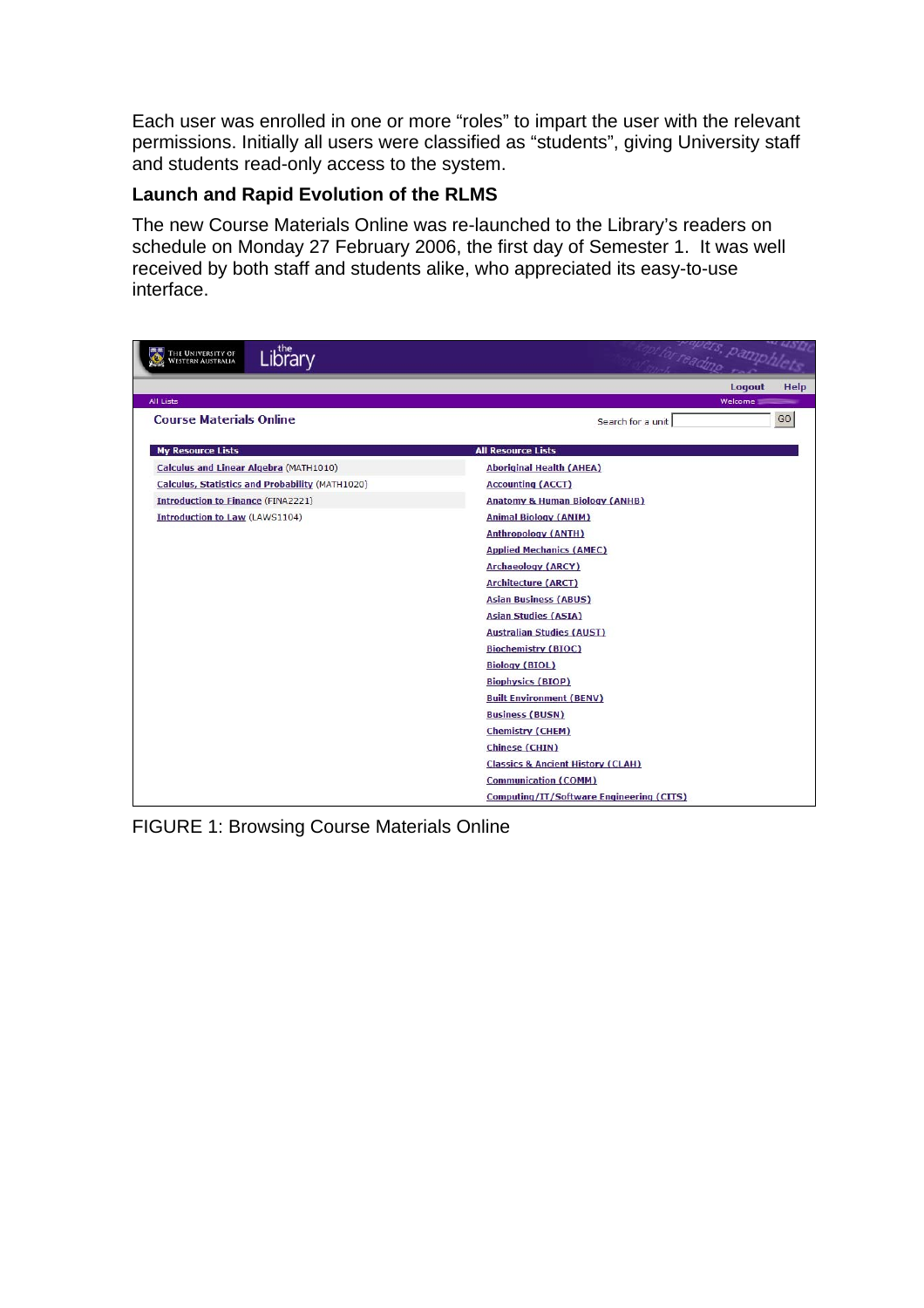

FIGURE 2: A resource list in CMO

One consistent criticism of the new software was the speed at which it displayed long reading lists. Lists with 150 items would take over one and a half minutes to load. The implementation of a citation cache in the server's memory reduced the load time to just a few seconds for even the lengthiest reading list.

A key objective of the UWA Library's Strategic Plan 2005-2007 is to provide interfaces which make it easier for users to find relevant information. It was realised that the Course Materials Online interface could be tailored for each user when they logged in, displaying shortcuts to the lists for units they were enrolled in (see "My Resource Lists" in Figure 1). This required the creation of additional "roles" within HLDAP which captured the cadre of students enrolled in each unit. The RLMS was modified to identify whether a CMO list existed for each of these units, and if so to display a link to it from the opening screen. This modified interface was released to students in RLMS version 1.2.11 on 2 June 2006.

It should be pointed out that CMO encourages students to browse to or search for their reading lists, but it does not offer students the ability to search for individual items linked to a list. This behaviour stems from a deliberate decision made by the Library to suppress the CMO bibliographic records when they resided in the Library catalogue. It was thought the appearance of records describing journal articles within the catalogue's search results would confuse students who had been taught the catalogue only contained records for journal issues. This decision was later ratified by a recommendation from the LRS User Advisory Group not to implement a comprehensive search engine in the new CMO. Students would be able to search for lists, but would only locate items by browsing to lists where the items would be displayed within a contextual framework. Students would continue to be encouraged to locate their own information resources via indexing databases.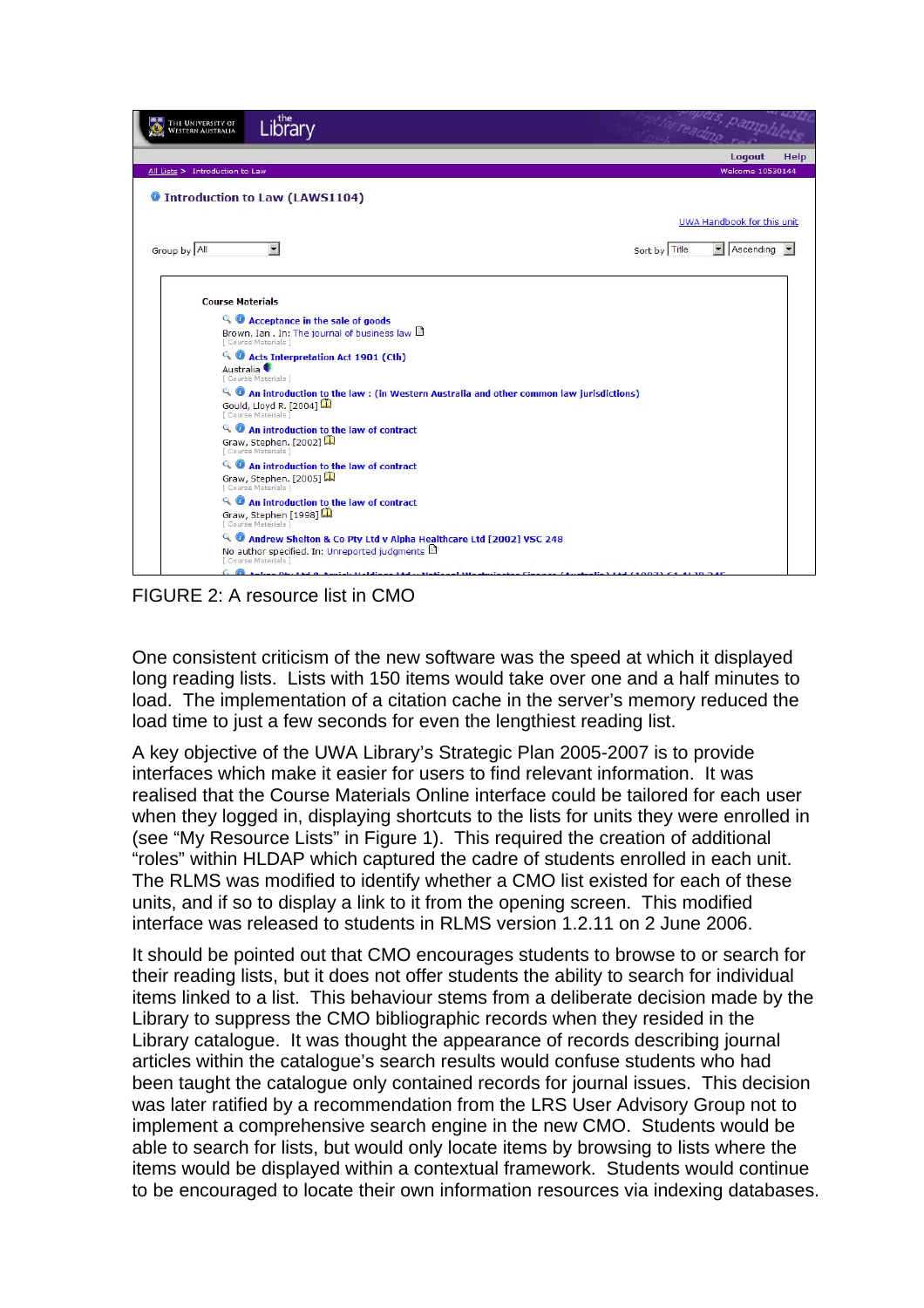Whether students would benefit from a comprehensive search engine across CMO content is a contentious issue, and the decision will be reviewed in the near future.

## **Management of Lists by Academic Staff**

Up to this point, the implementation of the RLMS atop of Hive had delivered an online repository of course readings and an interface through which students could access them. Students had benefited from an interface which was slicker and more user-friendly than that of the Library catalogue. Library staff had benefited from a modern, standards-compliant repository which facilitated the management of each digital object and its copyright metadata. Despite these changes, academic staff had not changed the way they interacted with Course Materials Online.

In June 2006 HLDAP was again modified to identify certain types of UWA staff. This information was used to populate the "RLMS Academic" role within Hive. Membership of this role imparted the user with editing rights, allowing them to update the information contained on each list, including the citations displayed. For the first time, academic staff could log into the RLMS and update their unit's CMO list without any intervention required by Library staff (see Figure 3). While a guide has been produced to assist staff, and an announcement made via a number of email lists, promotion of this new service has been kept low-key while the system is "bedded down". Fourteen academic and general staff outside the Library have used the RLMS' editor functions during the two months following their release. More promotion is planned to ensure this figure grows.

| THE UNIVERSITY OF<br>WESTERN AUSTRALIA | Library                                                                                                                                                                                                                                                                                                                                                                                                                                                                                                                                                                                                                                                                                                                                                                                                                                                                                                                                               |               | for reading resolutes                       |             |
|----------------------------------------|-------------------------------------------------------------------------------------------------------------------------------------------------------------------------------------------------------------------------------------------------------------------------------------------------------------------------------------------------------------------------------------------------------------------------------------------------------------------------------------------------------------------------------------------------------------------------------------------------------------------------------------------------------------------------------------------------------------------------------------------------------------------------------------------------------------------------------------------------------------------------------------------------------------------------------------------------------|---------------|---------------------------------------------|-------------|
| <b>Manager Login</b>                   | <b>CMO Request</b>                                                                                                                                                                                                                                                                                                                                                                                                                                                                                                                                                                                                                                                                                                                                                                                                                                                                                                                                    | Logout        | <b>Student View</b>                         | <b>Help</b> |
| Save all and exit                      | Cancel all and exit                                                                                                                                                                                                                                                                                                                                                                                                                                                                                                                                                                                                                                                                                                                                                                                                                                                                                                                                   |               |                                             |             |
|                                        | <b>Introduction to Law (LAWS1104)</b>                                                                                                                                                                                                                                                                                                                                                                                                                                                                                                                                                                                                                                                                                                                                                                                                                                                                                                                 |               |                                             |             |
| <b>Add new citation</b>                | Search for books, journal titles, DVDs, etc in the Library Catalogue<br>Search for digital chapters and articles in the Digital Repository                                                                                                                                                                                                                                                                                                                                                                                                                                                                                                                                                                                                                                                                                                                                                                                                            |               | Edit list information<br>Add or edit aroups |             |
| Group by All                           | $\blacksquare$                                                                                                                                                                                                                                                                                                                                                                                                                                                                                                                                                                                                                                                                                                                                                                                                                                                                                                                                        | Sort by Title | $\mathbf{r}$<br>Ascending                   |             |
| $Q_0$<br>20                            | <b>Course Materials</b><br>Q Acceptance in the sale of goods [Citation available][Link active] $\mathscr{P}$ Q<br>Brown, Ian . In: The journal of business law<br>[ Course Materials ]<br>Q Acts Interpretation Act 1901 (Cth) [Citation available][Link active] 2 0<br>Australia <sup>C</sup><br>[ Course Materials ]<br>An introduction to the law: (in Western Australia and other common law jurisdictions) [Citation available][Link active]<br>Gould, Lloyd R. [2004]<br>Course Materials 1<br>4 4 An introduction to the law of contract [Citation available][Link active]<br>Graw, Stephen, [2002]<br>[ Course Materials ]<br>4 <b>O</b> An introduction to the law of contract [Citation available][Link active] $\mathbb{Z}$ <b>O</b><br>Graw, Stephen. [2005]<br>[ Course Materials ]<br>4 <b>O</b> An introduction to the law of contract [Citation available][Link active] $\neq$ <b>O</b><br>Graw, Stephen [1998]<br>Course Materials 1 |               |                                             |             |

FIGURE 3: Editing citations on a CMO list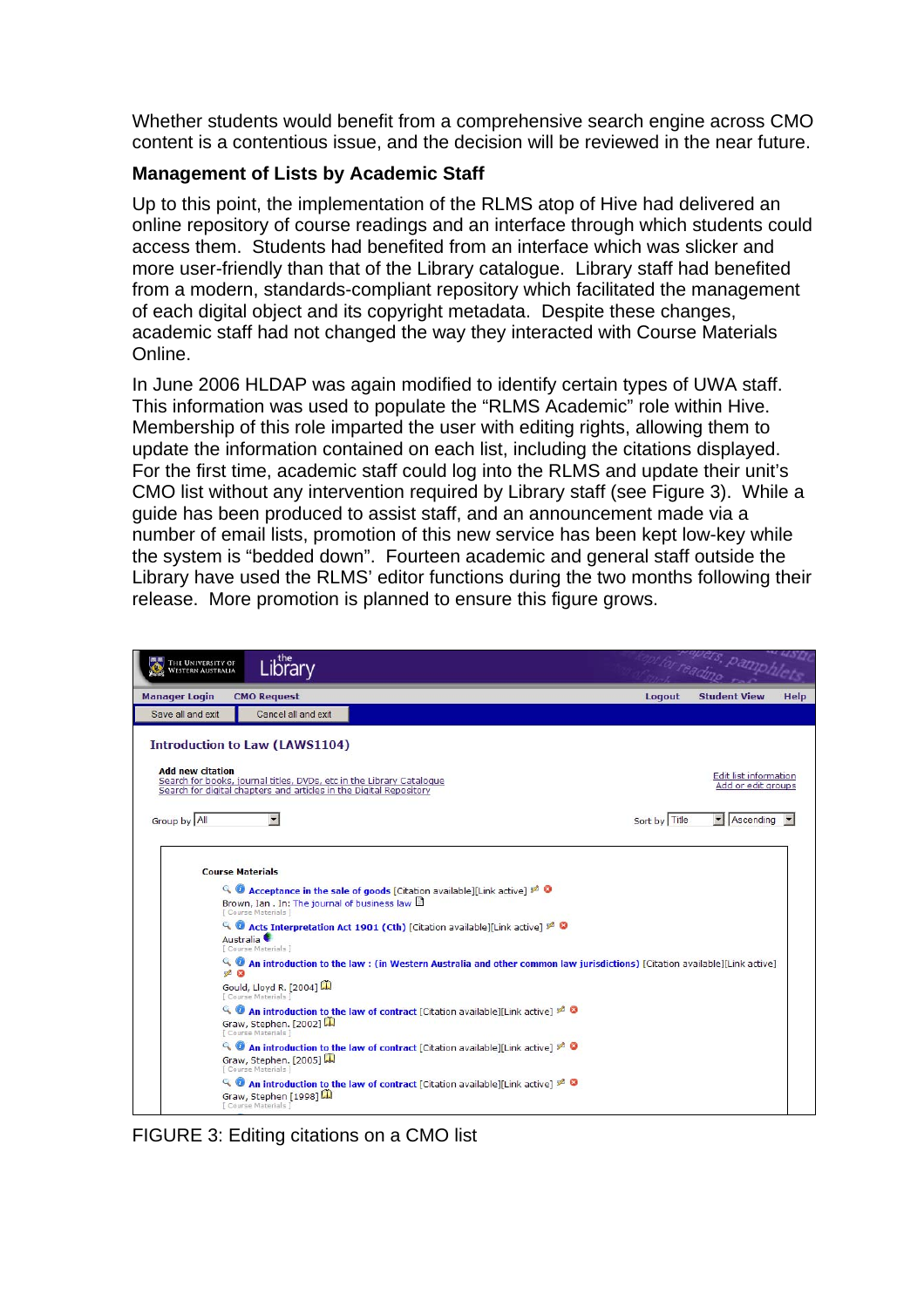## **Integration with Online Learning Environments**

Another shortcoming of the catalogue-based Course Materials Online system was its inability to integrate with an online learning environment such as WebCT. The Library catalogue did not allow a stable URL to be created which linked to a unit list, forcing students to jump out of WebCT to search for their unit's Course Record in the Library catalogue. This was far from ideal in the "click-and-get" world of the "Google generation."

UWA believed that the RLMS must integrate with the University's online learning activities, and therefore integrate with WebCT. If the link between WebCT and the unit's reading list in CMO was seamless, teaching staff could manage their course readings in a central location - the RLMS - and re-use it elsewhere without duplicating the content.

An advantage of selecting a repository such as HarvestRoad Hive which also understood the requirements of a "learning content management system" was the mechanisms it offered for integration with an LMS. Using WebCT's "PowerLink" architecture, HarvestRoad have created a function which allows a WebCT author to easily create a link from a WebCT course directly to a unit's CMO list in Hive. The PowerLink handles the user's authentication into CMO. From the point of view of the student, access is seamless and they are not challenged to log in again.

These benefits also apply to learning materials not managed by the Library. A learning content management system allows any academic content to be stored once in a central repository, and separate from the LMS. This allows the content to be reused in any number of courses, across any standards-compliant LMS. Not only does this offer the University economies of scale, but it also to some degree "future-proofs" the investment made in the creation of these teaching materials, as the content is not inextricably linked to a proprietary LMS. The University is undertaking two pilots to investigate the practicalities of using the Hive repository to store other learning materials.

#### **Reviewing the Organisational Model**

The implementation of the LRS and the RLMS presented the Library with the opportunity to review the workflows and activities associated with the delivery of Course Materials Online (CMO) and Examination Papers Online (EPO) with the possibility of putting in place a new organisational model to meet the needs of the Library now and in the future. In addition, a group of staff was required as soon as possible to set up and manage the new system in time for the launch at the beginning of Semester 1, 2006. It was decided to manage the implementation of the new model as a project that would build the foundations for the ongoing management and governance of the two services.

It was intended that the project would improve these services to readers to ensure that the Library provided an efficient, flexible and responsive service. This would be achieved by reducing the turnaround time for production of new items, providing a single access point for end-users of the services and implementing an operational model which would best suit the new system and the needs of the Library.

The previous model had largely been a decentralised one with a number of Library sections involved in processing CMO items. It was felt that centralising as much of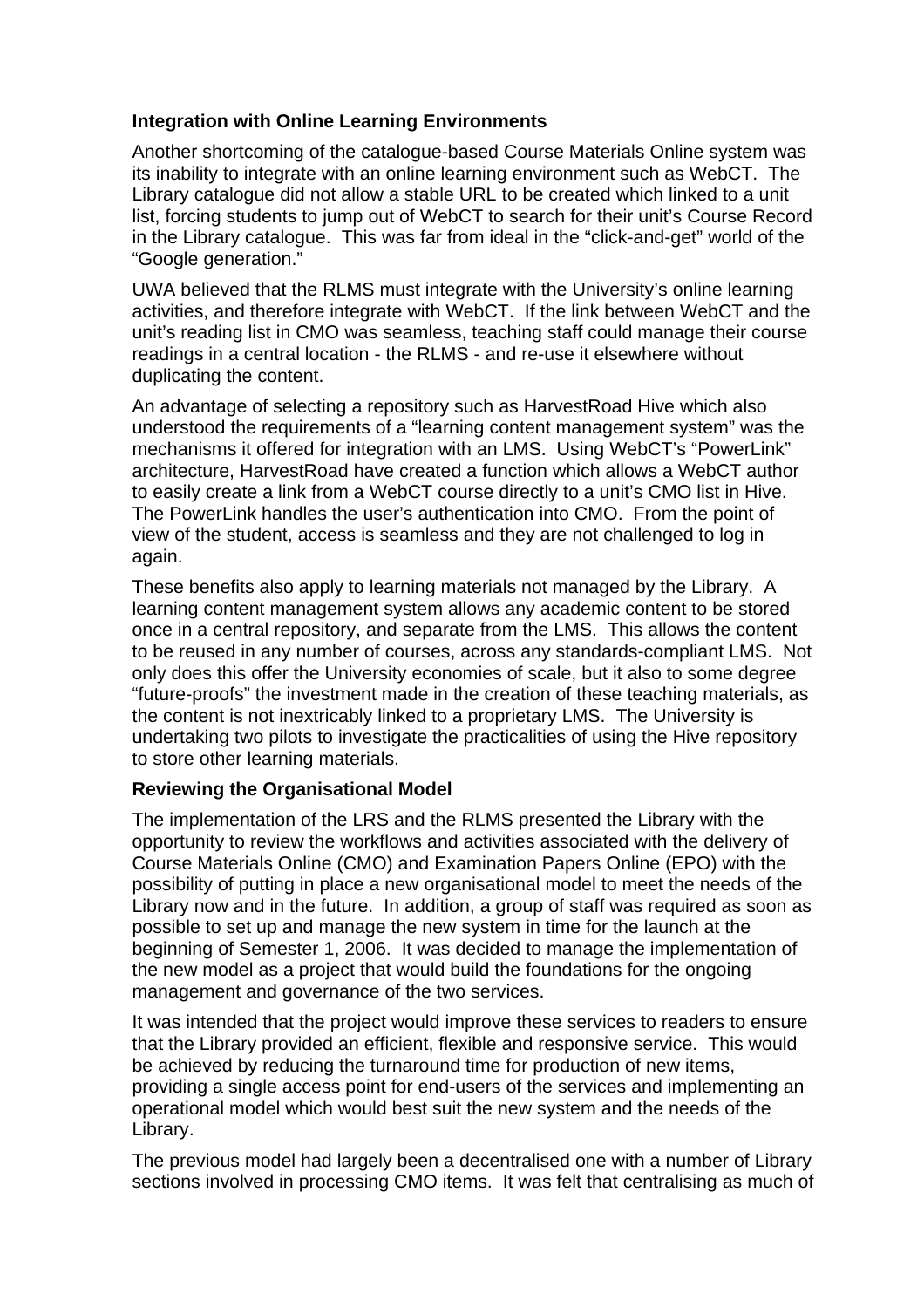the process as possible into a "CMO Unit" would bring about efficiencies and decrease the overall turnaround time for publishing an item.

# **Temporary "CMO Unit"**

In order to determine whether the centralisation processing would bring about these efficiencies, the Library set up a temporary "CMO Unit" in January 2006. This Unit was managed part-time by the Project Manager (HEW9) and made up of two team leaders (HEW5) and six library officers (HEW3), drawn from a number of sections within the Library following an internal expression of interest. These staff were not initially backfilled in their respective sections as the amount of CMO work in these sections was significantly reduced.

The staff in the Unit had the task of creating the lists in the RLMS, populating the lists with items from the Library catalogue and the Hive repository, and the processing of new items required for Semester 1, 2006. There was a tight timeframe for this task, as work could not commence until after the migration had occurred, leaving project staff approximately three weeks to prepare the system for the start of semester. The RLMS was still being developed by HarvestRoad which caused some delays and impacted on the amount of work completed for the beginning of semester. For example the "CMO Request" function, used by academic and Library staff to request the digitisation of new items, was not yet ready and thus a more manual and time consuming work around was required.

By the start of semester in February, approximately 700 unit lists had been created and populated with items and approximately 450 new items had been requested by academic staff and processed by the project staff. Initially there was very little improvement in turnaround time for items and additional staff were allocated to the project to clear a processing backlog which had built up while procedures were being developed. After the procedures were streamlined and the speed of the system improved the turnaround time decreased. By the end of April 2006, 2047 new items had been requested and processed for CMO, turnaround times had significantly improved, and the number of staff working on the project was reduced.

# **A New Ongoing Operational Model**

In late March work began on planning the ongoing operational model required for the service. Centralisation of the CMO workflow had decreased turnaround time and it was felt that this should be the focus in the ongoing model. It was proposed that a "Digital Repositories Unit" be established within the Information Resources Access Management (IRAM) section of the Library. The central unit would provide overall coordination of the service, including training for staff, communicating with academic staff and the promotion of the CMO service. However it was felt that a role for subject libraries should remain in this model (albeit a reduced one) as staff based in these libraries were best placed to liaise with academic staff on issues relating to support and training, and processing items for physical reserve including adding items to lists in the RLMS.

In addition to coordinating CMO and EPO, it was proposed that the Digital Repositories Unit would also be responsible for other LRS digital collections, digital theses and other digital repositories as they arose.

The next task was to decide the number and level of staff required. It was agreed that a coordinator was needed to manage all activities relating to the Library's digital repositories. This position would direct the operations of the Digital Repositories Unit and act as a central point of contact, both within the Library and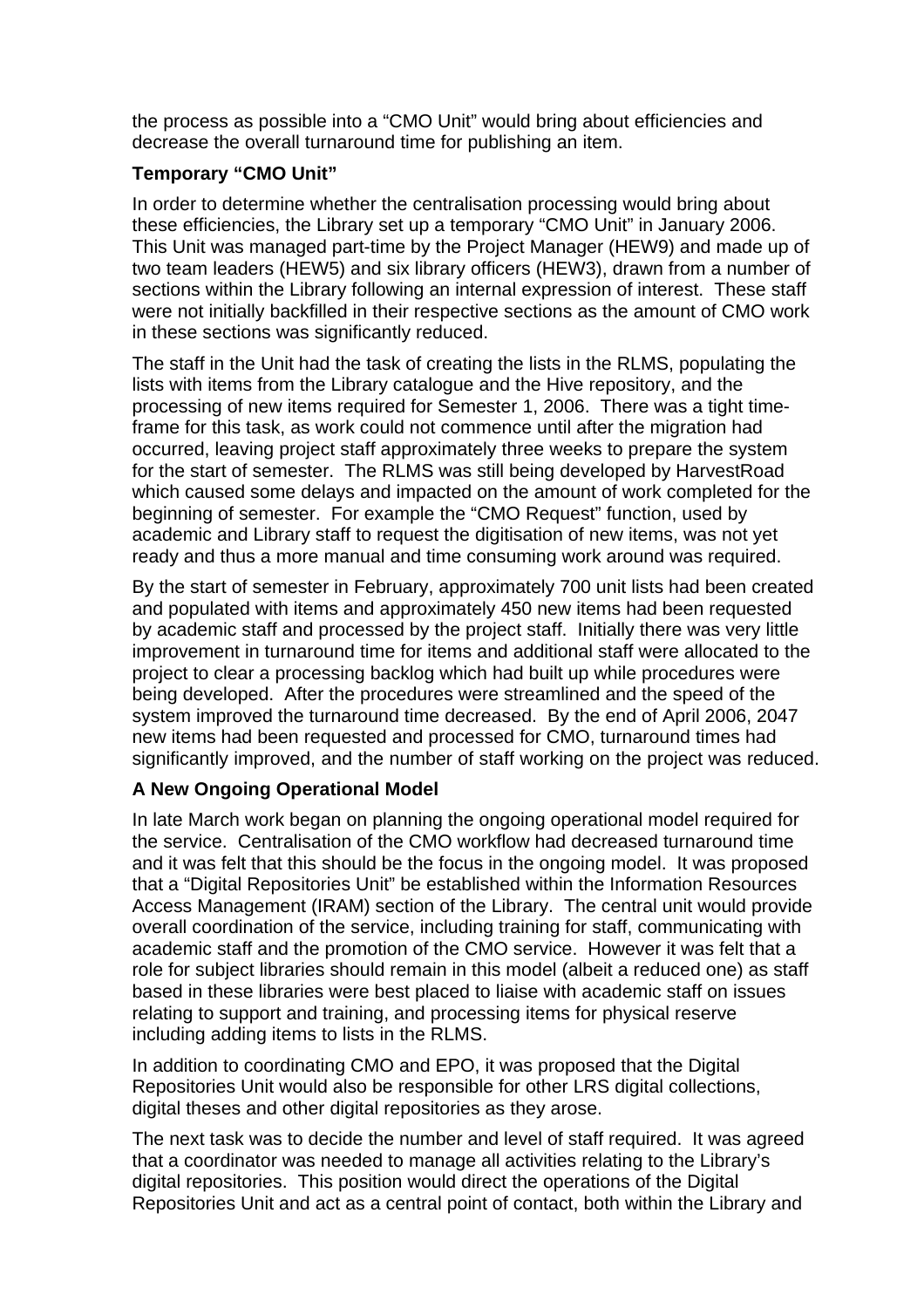the wider University. As this role required the ability to accommodate a range of interests, develop policy and procedure, resolve complex problems and provide strong coordination of digital services, it was decided that a HEW7 level position was required for this role.

Based on item processing time and the number of new requests made it was determined that 3FTE staff were required for processing new course materials and examination papers. As these staff would create metadata following strict cataloguing standards and copyright principles, construct stable URLs, and carry out advanced problem solving it was felt that they should be at HEW4 level.

In May all the ongoing positions were advertised and the Digital Repositories Unit was fully operational by July. All positions were funded from within existing resources freed up by the centralisation of the service.

One of the key outcomes of the project was an improved turnaround time for the processing of new items. It was estimated that it took six weeks on average for an item to be published via the previous model. This improved during the project, and again subsequently once the ongoing operational unit was implemented. From 28 July to 7 September 2006, 409 new items for CMO were published with a median turnaround time of just 2 days (an average of 3.4 days, with the quickest less than a day, the longest being 45 days).

#### **Future Directions**

With the implementation of the RLMS and roll-out of self-management to academic staff, the LRS project has satisfied all of the Library's immediate goals. However, there is still progress to be made on several fronts.

While self-management is available to all academic staff, many are not aware of this service or of its benefit to them. More promotion will be undertaken for the 2007 academic year.

The development of the RLMS will continue. Already the UWA Library is negotiating with HarvestRoad on the implementation of several new features and enhancements to existing features.

The Library is also participating in two pilot projects within the LRS project to implement the use of the LRS in the everyday teaching activities of academic units. A trial with the Graduate Entry Medical Program in the Faculty of Medicine, Dentistry and Health Sciences (FMDHS) will see content migrated out of WebCT into the LRS and linked to from the WebCT course. The Library is also conducting a similar pilot in-house, migrating the content for its information literacy classes into WebCT.

#### **References:**

Austin, Brice. 2001, 'A brief history of electronic reserves' *Journal of interlibrary loan, document delivery and information supply,* vol. 12, no. 2, pp. 1-15.

Austin, Brice. 2004, *Reserves, electronic reserves, and copyright: the past and the future,* Haworth Information Press, New York.

Groenewegen, Hans W. 1998, 'Electronic reserves: key issues and innovations' *Australian Academic & Research Libraries,* vol. 29, no. 1, pp. 29-39.